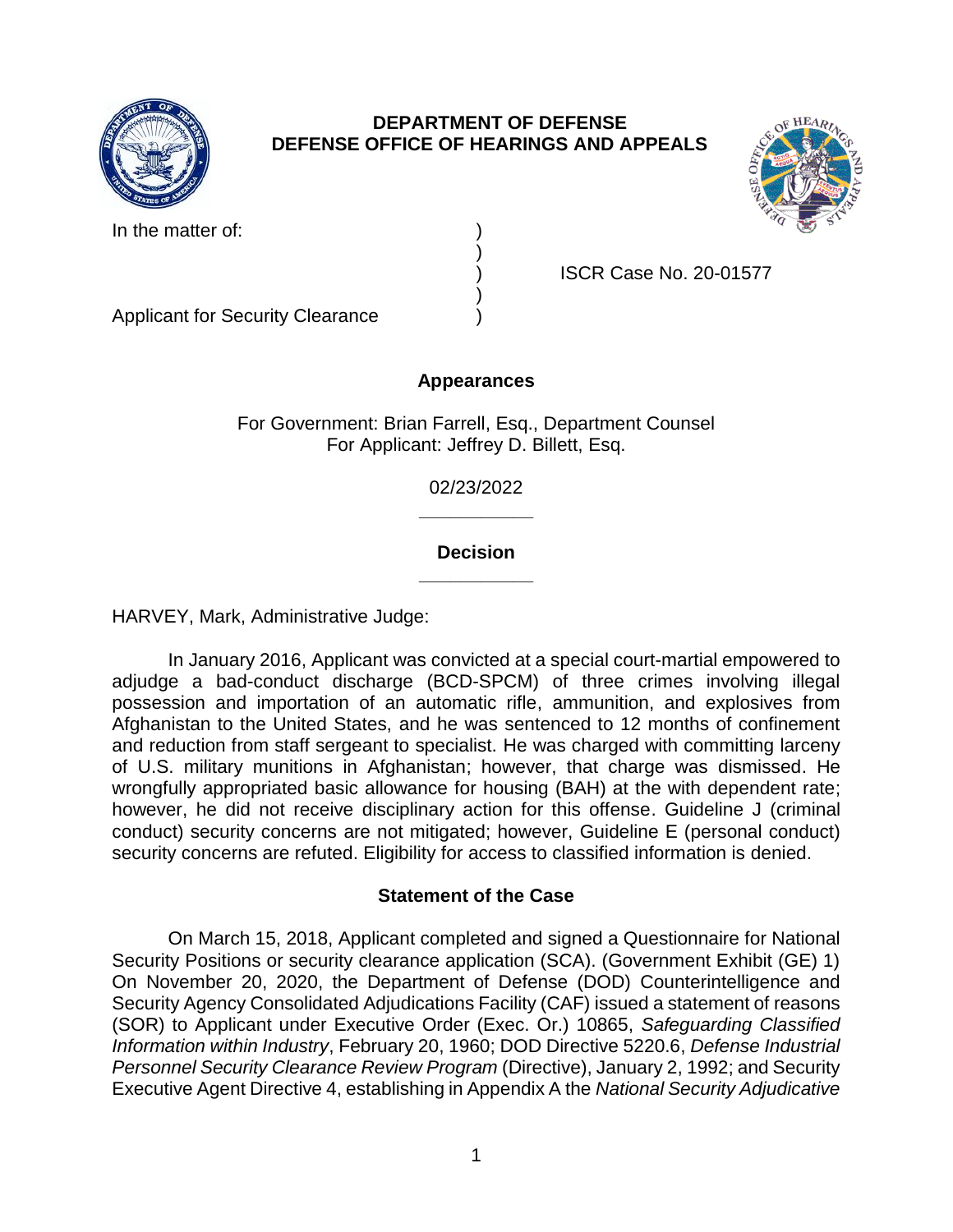*Guidelines for Determining Eligibility for Access to Classified Information or Eligibility to Hold a Sensitive Position* (AGs), effective June 8, 2017. (Hearing Exhibit (HE) 2)

The SOR detailed reasons why the DOD CAF did not find under the Directive that it is clearly consistent with the interests of national security to grant or continue a security clearance for Applicant and recommended referral to an administrative judge to determine whether a clearance should be granted, continued, denied, or revoked. Specifically, the SOR set forth security concerns arising under Guidelines J and E. (HE 2) On April 7, 2021, Applicant responded to the SOR and requested a hearing. (HE 3) On August 25, 2021, Department Counsel was ready to proceed.

 On September 17, 2021, the case was assigned to me. On November 12, 2021, the Defense Office of Hearings and Appeals (DOHA) issued a notice of hearing, setting the hearing for December 16, 2021. (HE 1) The hearing was held as scheduled.

As part of his SOR response, Applicant provided nine exhibits. (Applicant Exhibit (AE) A-AE I) At hearing, Applicant offered his SOR response, including the nine SOR exhibits; Applicant added a document to AE A, and an additional exhibit, AE J. (Transcript (Tr.) 7-9, 18-20, 22-23; GE 1-9; AE A-I) Department Counsel offered nine exhibits; however, Applicant objected to GE 7, a JPAS incident report, and GE 8, a DISS/CATS incident report, because they are cumulative. (Tr. 20) GE 7 and GE 8 were admitted; however, Applicant's comments are accepted for the weight the exhibits are accorded. (Tr. 21) Moreover, other documents admitted are better evidence than GE 7 and GE 8, such as Applicant's charge sheet and result of trial documentation. Applicant objected to GE 9, an Office of Personnel Management personal subject interview, because it was offered without a sponsoring witness. (Tr. 20) Applicant's objection to GE 9 was sustained. (Tr. 21) There were no additional objections; and all proffered exhibits, except for GE 9, were admitted into evidence. (Tr. 7-9, 18-21; GE 1-8; SOR response; AE A-AE J) GE 9 is attached to the record for appellate purposes. On December 30, 2021, DOHA received a transcript of the hearing.

Some details were excluded to protect Applicant's right to privacy. Specific information is available in the cited exhibits and transcript.

## **Findings of Fact**

 In Applicant's SOR response, he admitted in part and denied in part the SOR allegations. (HE 3) He also provided extenuating and mitigating information. (*Id*.) His admissions are accepted as findings of fact.

 contractor since May 2020. (Tr. 26-27; GE 1; AE A) He is applying to be a special operations technician for which he will need a security clearance. (Tr. 69) If employed in this position, his work will be similar to his Army duties when he was in Army Special Forces (SF). (Tr. 70) He received praise for his contributions to his Defense employer. (HE 3 at 4; AE A) He has not had any employment problems after leaving confinement in Applicant is a 38-year-old lead weapons instructor, who has worked for a defense October 2016. (Tr. 70)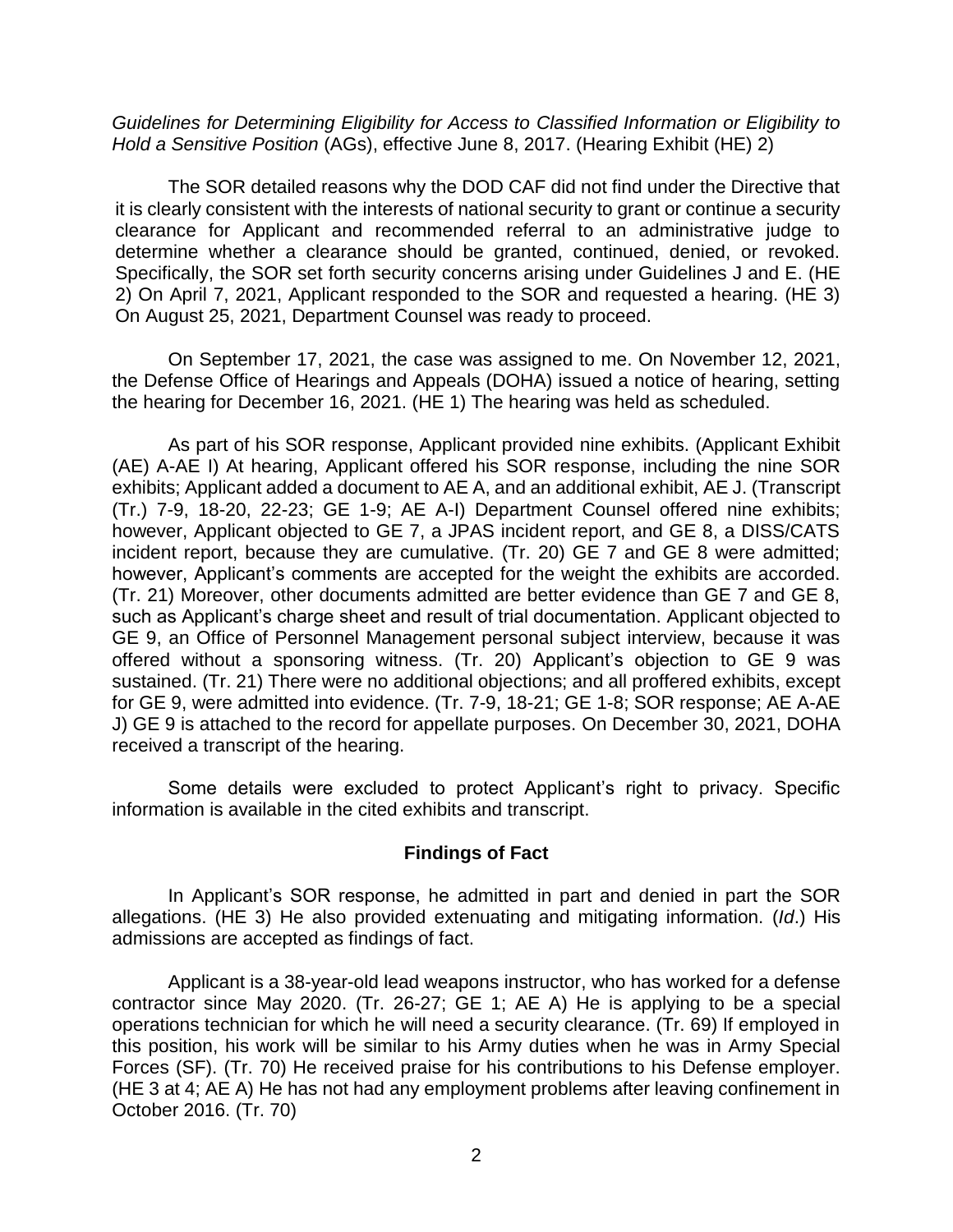In 2006, Applicant received a bachelor's degree in political science and an additional bachelor's degree in law and justice. (Tr. 25; HE 3 at 2) As part of his college experience, he volunteered in legal aid and was an advocate for people who were the victims of domestic violence. (Tr. 25-26; HE 3) He assisted in the preparation and publication of a legal study while in college. (Tr. 26; HE 3) He is currently deployed overseas working for a Defense contractor at a base. (Tr. 24, 27)

 Applicant served on active duty in the Army from April 2007 to October 2016, and he received an honorable discharge. (Tr. 28, 44; AE E) He volunteered for, and was selected to attend, SF training. (Tr. 29-30; HE 3 at 2) He successfully completed SF training in January 2009 and was awarded the Green Beret. (Tr. 30; HE 3 at 2; AE D) He HE 3 at 2; AE D) He completed several additional specialty training courses. (Tr. 31; AE is Ranger, High Altitude Low Opening (HALO) parachute, and diver qualified. (Tr. 30-31; D)

 Applicant was deployed to Pakistan for five months in 2011 and to Afghanistan for 10 months from 2013 to 2014. (Tr. 32-33; HE 3 at 3; AE D) He served his country in combat and went on exceptionally dangerous capture or kill missions. (Tr. 32-33; AE C) He had friends who were killed or injured in combat. (Tr. 33) He was a multi-purpose K9 handler, which included searching for improvised explosive devices (IED), other enemy munitions, and enemy weapons. (Tr. 34) More information about his military background is included in the Character Evidence section, *infra*.

 Applicant's Department of Veterans Affairs (VA) disability rating is 90 percent, which includes disability for damage to various joints, traumatic brain injury (TBI), and 50 percent for post-traumatic stress disorder (PTSD). (Tr. 57-59, 142) He had service-related injuries to his hand and foot. (HE 3 at 3) He is seeking an increase in his disability rating to 100 percent. (Tr. 142)

## **Criminal Conduct and Personal Conduct**

## **Alleged Theft, Importation, and Possession of Army and Foreign Munitions**

 The allegations in SOR ¶¶ 1.a and 1.b are cross-alleged in SOR ¶ 2.a. SOR ¶ 1.a alleges that Applicant was charged with the following criminal offenses: disobedience of a lawful general order, in violation of Article 92, Uniform Code of Military Justice (UCMJ); failure to provide notice and turn over abandoned property, in violation of Article 103, UCMJ; possession of unregistered firearms and explosives, in violation of Article 134, UCMJ; and larceny, in violation of Article 121, UCMJ. In January 2016, he was sentenced at a BCD-SPCM to be confined for 12 months and to reduction to specialist (E-4).

 The conduct that formed the basis for the charges began during Applicant's most to Afghanistan, he gathered munitions. (Tr. 139-140) Munitions are defined as military how he obtained the munitions and whether he falsified any inventory, disposition, or turn- in documents. During this deployment, he said he told an SF colonel about having recent tour in Afghanistan in 2014. For about three months while Applicant was deployed equipment, which includes firearms, ammunitions, and explosives. He did not describe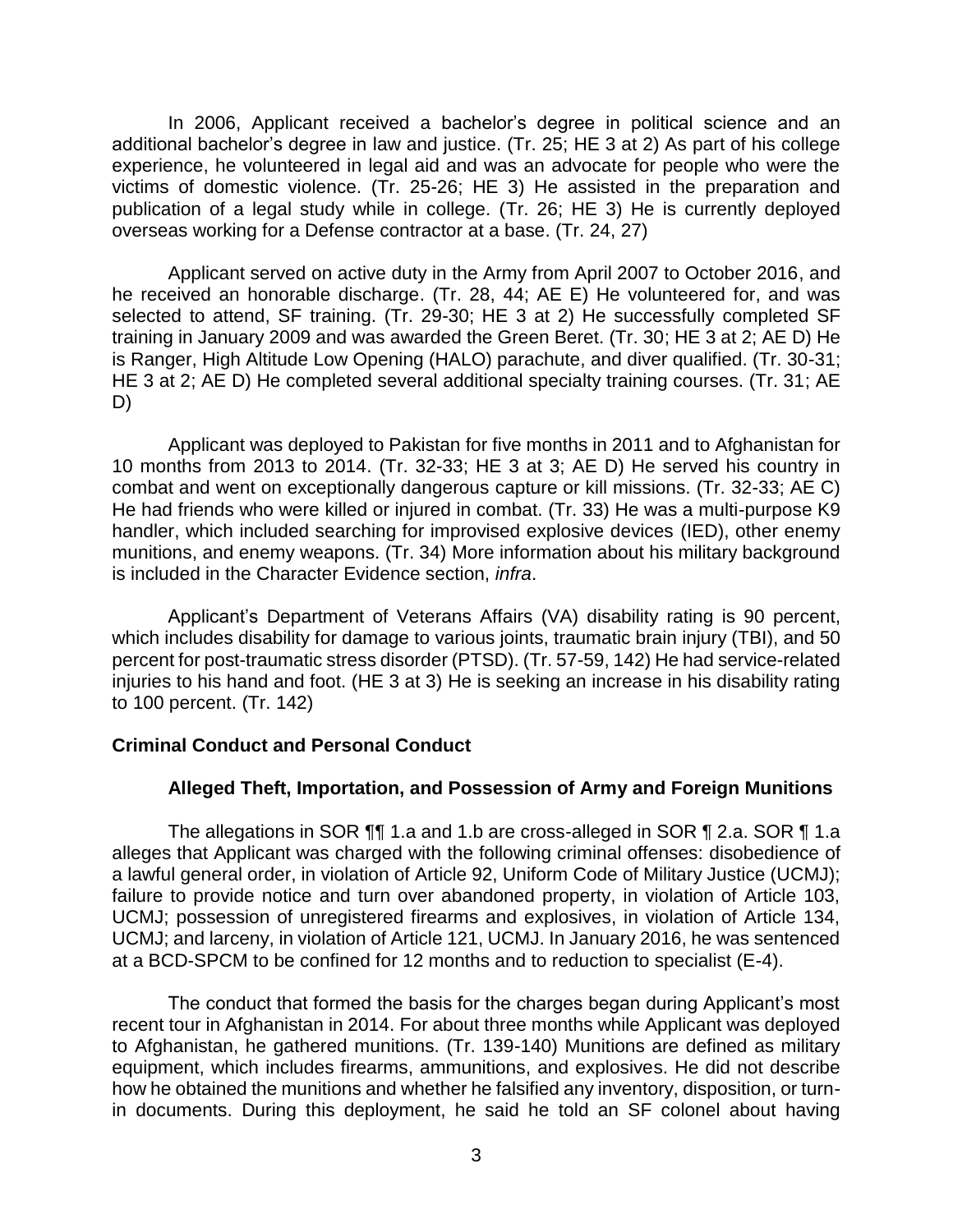munitions and wanting to bring the ordnance back to the United States to use for training of K9 teams. (Tr. 41, 95-97) He said he wanted munitions that were similar to enemy munitions encountered in Afghanistan for more realistic training. (HE 3 at 6, 11) The SF colonel told him it would involve too much paperwork, hassle, or effort to obtain approval. (Tr. 41-43, 97) The SF colonel did not specifically say no to Applicant's suggestion about importation of explosives from Afghanistan into the United States. (Tr. 98) Applicant did not provide the name or contact information for the SF colonel. Applicant denied that he received a direct order not to bring the ordnance to the United States. (Tr. 43) He decided to "improvise" to accomplish this self-identified training mission. (Tr. 42) He rationalized that he could not accept no for an answer when he might be able to save lives by taking the actions that he took. (Tr. 42) No one ever gave him permission to bring munitions from Afghanistan to the United States. (Tr. 83) The only enemy munitions identified were two PG-7VM, which are fired from a rocket propelled grenade (RPG)-7 launcher, and an AK-47. *See* The Specification of Charge II, and the Specification of Charge IV, *infra*. However, it is likely that the enemy in Afghanistan uses stolen U.S. munitions and PG-7VMs for IEDs and other nefarious purposes.

 Applicant put the munitions he gathered in Afghanistan in an ISU-60 Army container along with K9 and other tactical equipment. (Tr. 88, 140) The ISU-60 was transported from Applicant's tactical location, to Bagram Air Base, and eventually to an Army canine facility in an installation in the United States. (Tr. 140-141) He did not indicate he warned the shipping entities (aircraft or ship), the Army, or customs that he had stored explosives or munitions in the container.

 Applicant gathered more than 2,000 rounds of 5.56 millimeter ammunition in Afghanistan to bring to the United States. (Tr. 89) He brought the ammunition to the too much "red tape and bureaucracy" in getting ammunition on the military installation, and he believed he could improve the survivability of his team by avoiding the bureaucracy in training involved in getting ammunition authorizations. (Tr. 91-92) He said that in 2014 he was focused on saving lives through realistic training. (Tr. 91-94) He did not provide any statements from anyone that 5.56 millimeter ammunition was unavailable United States in ammunition cans in the ISU-60. (Tr. 89, 140-141) He said that there was for SF training at the installation where he was assigned.

 Ammunition is accountable in the United States at U.S. Army ranges. (Tr. 116) Soldiers are not permitted to retain unused ammunition when leaving the range. (Tr. 116) Overseas unused ammunition is supposed to be transferred to the replacement unit when a unit rotates back to the United States. (Tr. 116) There was no information presented that the unit that replaced Applicant's unit suffered any mission decrement due to the missing munitions that Applicant took and exported to the United States from Afghanistan.

 In November 2014, Applicant returned to the United States from Afghanistan, and he brought some live ordnance or munitions from overseas into the United States. (Tr. 37-38, 83) He wanted to train dogs with actual munitions because he believed that devices used for training in the United States had a different odor. (Tr. 38) He suggested use of ordnance from Afghanistan in K9 training would reduce or eliminate in-country acclimation of the dogs. (Tr. 38) He brought explosives and ammunition to the United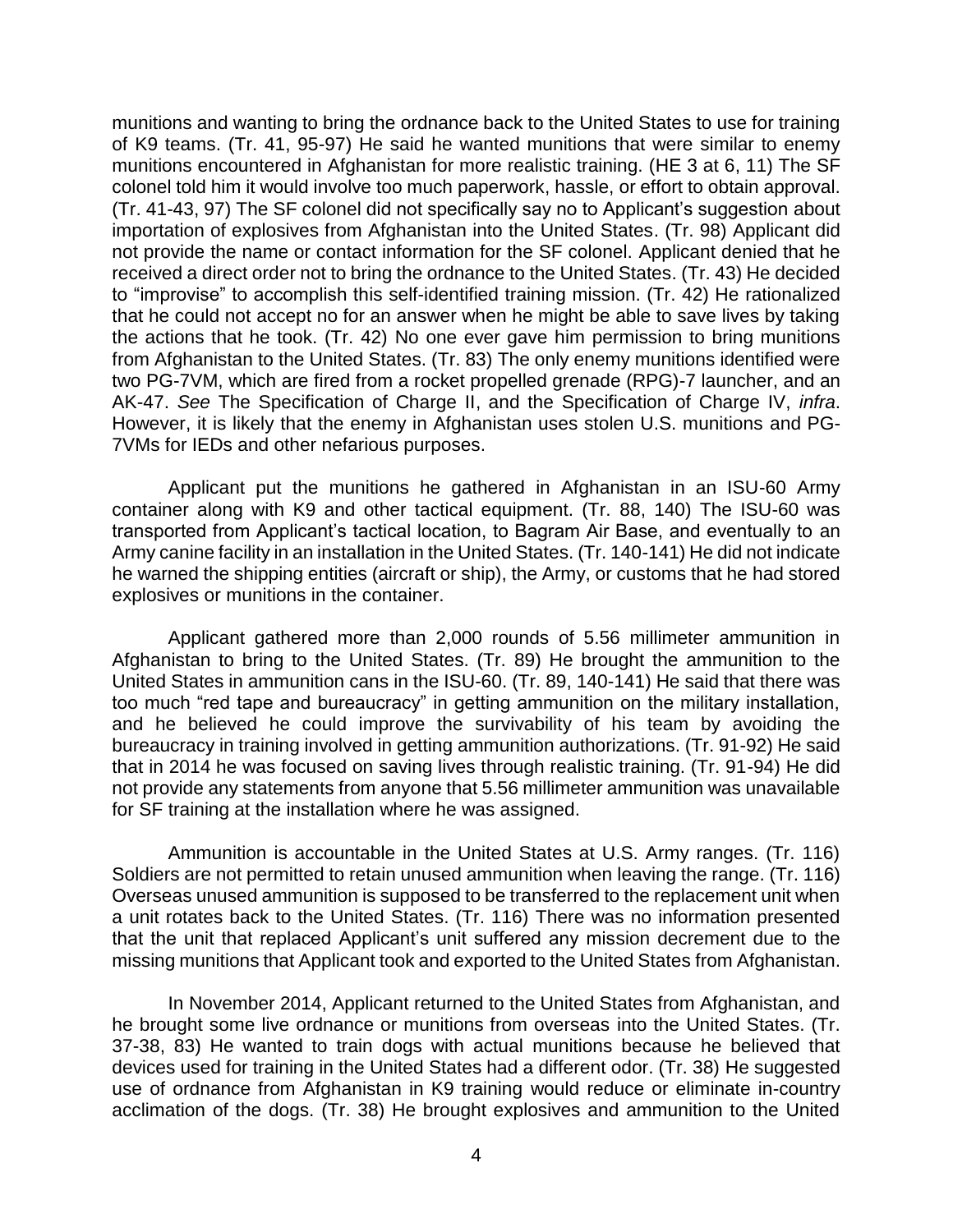States to enhance a canine team's survivability. (Tr. 38) However, some of the items he brought were souvenirs that he took to remind him of an operation or mission. (Tr. 38) He said he had U.S. and enemy ordnance at his house to use for training because dogs need to recognize the difference between friendly and enemy munitions. (Tr. 39) He said he planned to take the ordnance to his base for training. (Tr. 40) He denied that the ordnance was for his own personal use or gain. (Tr. 41) Whatever he did not use for training, he intended to "organize a big cache and then blow it in place" on the military installation. (Tr. 95) He never said he intended to return the U.S. Army military property he imported from Afghanistan into the United States to Army official supply channels.

 Applicant transported the munitions that he obtained in Afghanistan from the military installation to his off-post residence in his privately-owned vehicle. (Tr. 84-85) He never moved the munitions from his off-post residence. (Tr. 85) He never used the munitions for training. (Tr. 85) The munitions were stored in unlocked boxes in his off- post residence; however, they were in a room with a locked door. (Tr. 86) There is no evidence that he attempted to sell the munitions to others.

In late November 2014 while Applicant was on leave away from his home, there was a break-in of his off-post residence. (Tr. 139; HE 3 at 6) The burglar left a door partially open, and a neighbor called the police. (Tr. 139) The law enforcement officials who entered his off-post residence informed the Army of the ordnance in Applicant's residence. Some of Applicant's personal firearms were stolen in the burglary; however, he said none of the munitions that he brought from Afghanistan were stolen. (Tr. 138- 139)

 In July 2015, the following four charges and four specifications were referred to a BCD-SPCM. On October 16, 2015, Applicant and his counsel submitted a pretrial IV, and Charges I, II, and IV, in return for referral to a BCD-SPCM, to accept the amendments to other charges and specifications, and to dismiss the larceny of military property charge. (GE 4 at 17-19) The offer to plead guilty included a promise to complete a stipulation of the facts supporting the guilty plea. The parties did not provide a stipulation of fact for inclusion in the security clearance record. (Tr. 142) The convening authority accepted the offer to plead guilty. agreement in which they offered to plead guilty to the Specifications of Charges I, II, and

 In the Specification of Charge I, and Charge I, Applicant pleaded guilty to wrongfully possessing and exporting one AN-M14 incendiary hand grenade; two M18A1 Claymore Antipersonnel Mines; four blocks of C4 Demolition Charges; 17 M81 Igniter Time Blasting Fuses; five M67 fragmentary hand grenades; eight rounds of 40 millimeter low velocity High Explosive Dual Purpose (HEDP); detonation cord; three thermobaric grenades; six blasting caps; M15 Modernized Demolition Initiators (MDI); M11 Modernized Demolition Initiators; one Dual In-Line initiator blasting cap; and C3 demolition charge datasheet. In addition to these items of U.S. military ordnance, he was also charged with items of non-U.S. military property, including an AK-47 assault rifle and one British fragmentation grenade. (GE 4 at 9-10, 12, 17). The maximum possible confinement for a violation of Article 92, UCMJ includes years of confinement. *See* MCM, 2012 ed., ¶ 16e(1)). Applicant agreed that the items in the Specification of Charge I above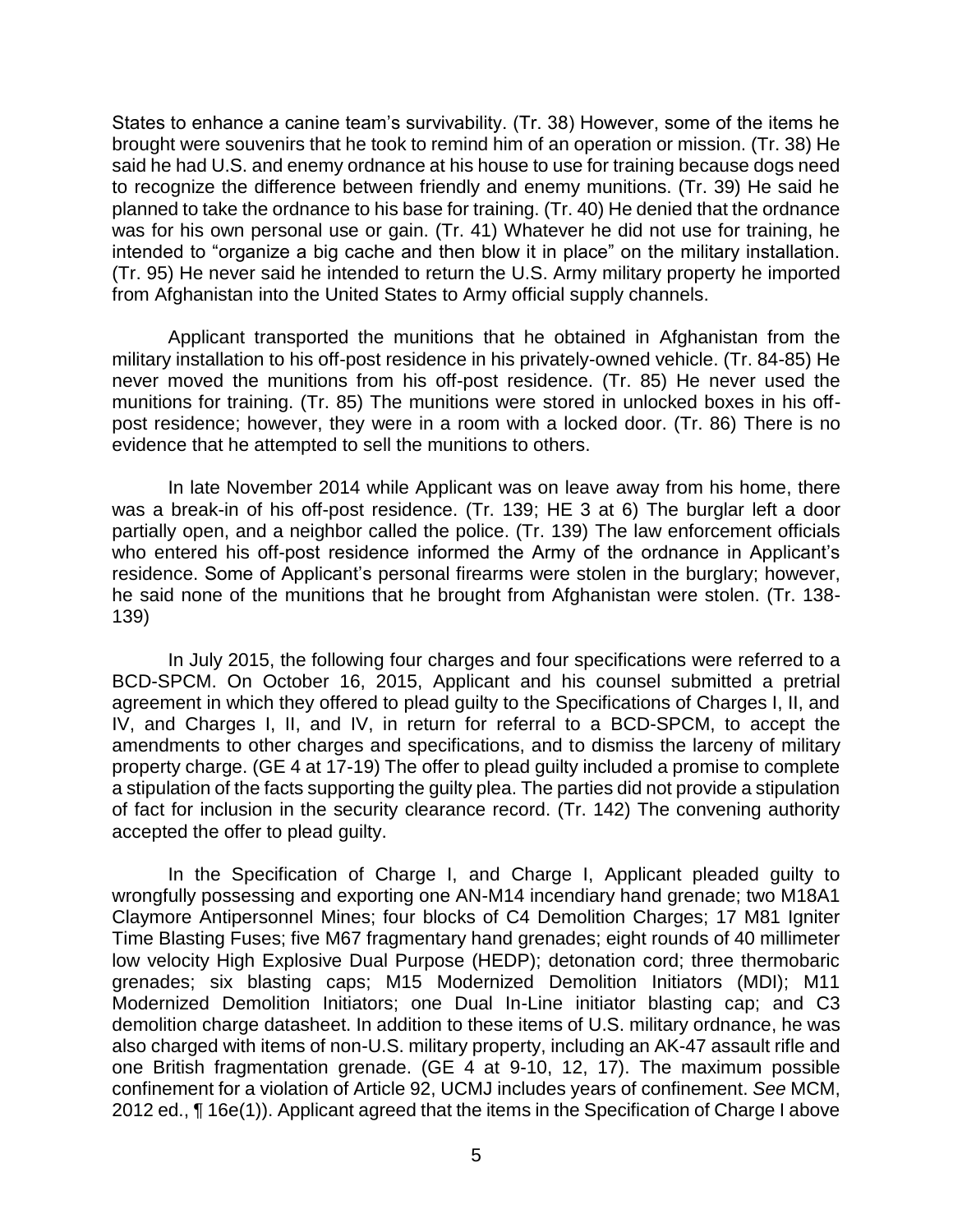were in his off-post residence and most were U.S. Army property. (Tr. 87-88) He did not have authority from any military authority to have this property in his residence. (Tr. 88) While he was deployed to Afghanistan, Applicant was entrusted with his SF team's property. (Tr. 135; HE 3 at 3)

 Applicant pleaded guilty to the Specification of Charge II, and Charge II, failure to report and turn over captured or abandoned property, to wit: an AK-47 assault rifle, two PG-7VM, one RPG launcher, of a value greater than \$500, in violation of Article 103, UCMJ (maximum sentence includes five years of confinement, *see* MCM, 2012 ed., ¶ 27e(1)(b));

 The Specification of Charge III and Charge III were referred to trial; however, they were dismissed pursuant to a pretrial agreement. They allege larceny of military property of a value of more than \$500, in violation of Article 121, UCMJ (maximum sentence includes 10 years of confinement, *see* MCM, 2012 ed., ¶ 46e(1)(c)). Applicant was charged with stealing the following items of U.S. Army military property from Bagram Base in Afghanistan on or about October 2014: 2,088 rounds of 5.56 millimeter ammunition; 491 rounds of 7.62 millimeter long range ammunition; 263 rounds of 9 millimeter ammunition; one AN-M14 incendiary hand grenade; two M18A1 Claymore Antipersonnel Mines; four blocks of C4 Demolition Charges; 23 M81 Igniter Time Blasting Fuses; five M67 fragmentary hand grenades; eight rounds of 40 millimeter low velocity High Explosive Dual Purpose (HEDP); 18 demolition blocks of ¼ lb. Trinitrotoluene charges; detonation cord; three thermobaric grenades; six blasting caps; M15 Modernized Demolition Initiators (MDI); M11 Modernized Demolition Initiators; one M142 Multipurpose Firing Device; one Dual In-Line initiator blasting cap; and C3 demolition charge datasheet. (GE 4 at 9, 14) He said he was not guilty of the larceny offense. (Tr. 43).

 Applicant pleaded guilty to the Specification of Charge IV and Charge IV, wrongful possession of unlawful firearms, to wit: an AK-47 assault rifle, two PG-7VMs, and one rocket propelled grenade launcher, in violation of Article 134, UCMJ and 26 U.S.C. § 5861(d) (Section 5861(d) states, "it shall be unlawful for any person--(d) to receive or possess a firearm which is not registered to him in the National Firearms Registration and Transfer Record"). (GE 4 at 9-10; HE 3 at 7)

 Applicant providently pleaded guilty in accordance with his pretrial agreement; the larceny charge was dismissed; a military judge sentenced him to 12 months of confinement; and with good behavior, he served almost 10 months of confinement. (Tr. 45; HE 3 at 7) Applicant's father died while he was in confinement. (Tr. 44) Applicant said he took responsibility for and pleaded guilty to the offenses he committed. (Tr. 77) Applicant believed his offenses were not felonies. (Tr. 144-145)

 Applicant disclosed the criminal offenses on his March 15, 2018 SCA. He admitted that he made the wrong choices in his manner of handling munitions, and he said he had no excuses or justifications for his actions. (Tr. 92-93) He promised to be detail oriented and strictly follow protocols and rules in the future. (Tr. 64, 92) He would not place the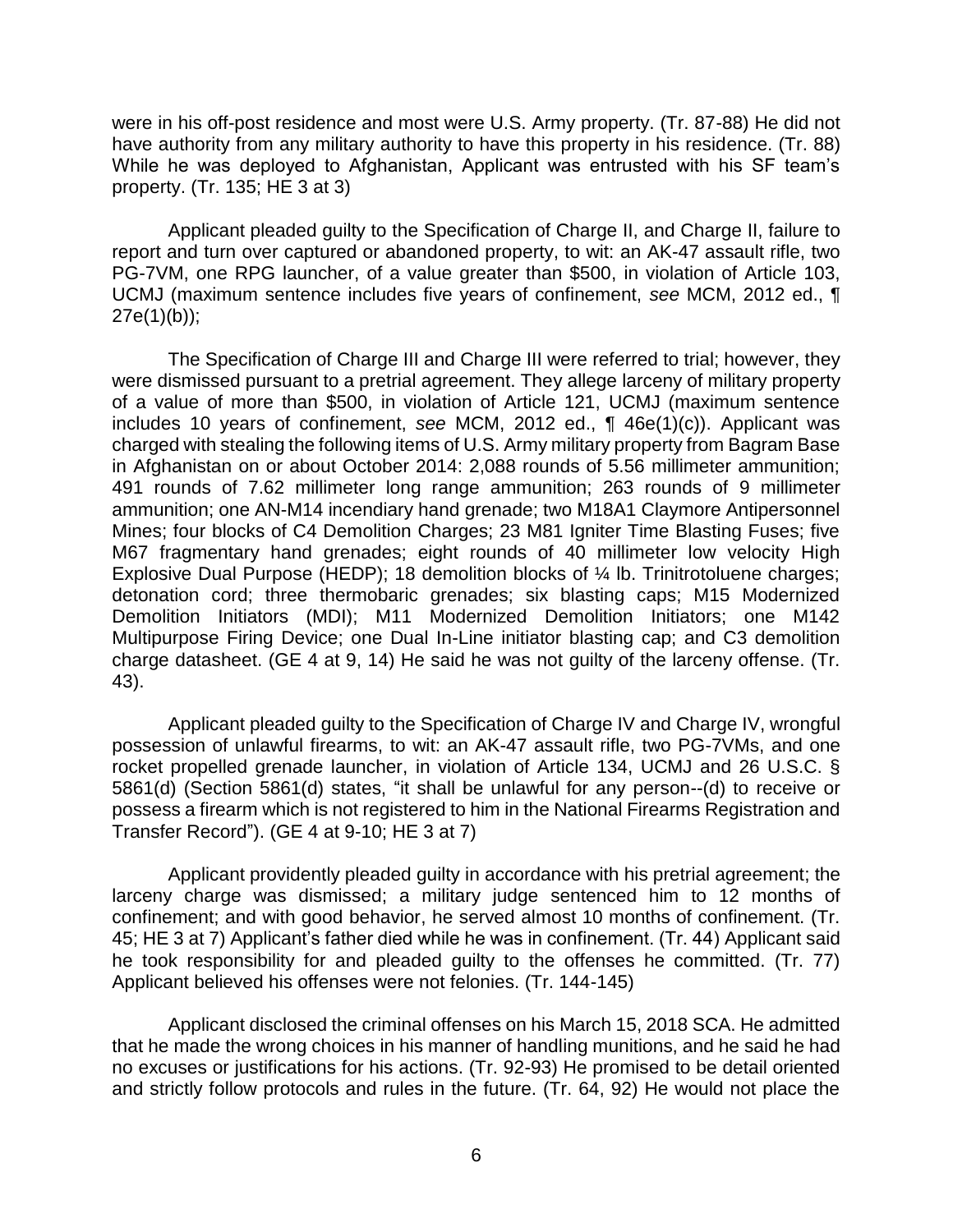mission at such a high priority that he would circumvent rules and laws in the future. (Tr. 65) He promised that he would not have any transgressions in the future. (Tr. 67)

 Applicant inherited or purchased several rifles and guns. (Tr. 99) He denied that he was a collector of firearms or ammunition. (Tr. 100, 132) For example, he purchased a Walter P38 Nazi relic, a World War II Luger pistol, and a Valmet fold stock 5.56, which is an AK-style rifle. (Tr. 100-101) He currently owns seven to ten firearms. (Tr. 136) In 2017, he spent about \$12,000 to purchase two firearms. (Tr. 136) He is currently storing the firearms he purchased. (Tr. 136) He purchased these items as investments. (Tr. 101) None of the firearms he currently owns fires a 5.56 milliliter round; however, in November 2014, he owned an AR-15, which fires a 5.56 milliliter round. (Tr. 137) The AR-15 was stolen in the burglary of his residence in November 2014. (Tr. 137)

## **Alleged Theft of Basic Allowance for Housing (BAH) and Family Separation Allowance**

SOR ¶ 1.b alleges that in January 2015, Applicant was referred for disciplinary action for violation of Article 121, UCMJ, for receiving Basic Allowance for Housing (BAH) at the with dependent rate for failing to update his records to indicate he was divorced in 2012. There was probable cause to believe he fraudulently submitted a document for family separation allowance (FSA) for his deployment in 2014. He did not receive any disciplinary action because of his pending court-martial as indicated in SOR ¶ 1.a.

Applicant was married from 2007 to January 2012. (Tr. 35, 103) He believed his wife was upset with him because he dedicated his life to being a successful Soldier. (Tr. 36) His wife wanted to be his top priority, and he advised her that he was giving his career and the Army top priority. (Tr. 36) Applicant believed his decision to give such a high priority to Army SF caused or contributed to the end of his marriage. (Tr. 35-36)

 Applicant said he provided his divorce decree to the Defense Finance and Accounting Service (DFAS), and he completed the documentation to change his BAH after his divorce from with dependent to single; however, DFAS continued to pay him BAH at the married or with dependent rate. (Tr. 46, 130; HE 3 at 9) He contacted DFAS three or four times in the next two months after his divorce, and he asked DFAS to stop paying him at the with dependents rate. (Tr. 46, 102) He was focused on being a good Soldier and completion of his SF missions, and he concluded DFAS would eventually correct and inefficient. (Tr. 47) There is no evidence that he asked his chain of command or the Inspector General for assistance in getting DFAS to correct his BAH payments. He was not confronted with the overpayment until he returned from Afghanistan in November 2014. (Tr. 132) He did not provide copies of any correspondence sent to DFAS to correct their mistake. (Tr. 47, 131) The local DFAS office was notorious for being understaffed the BAH overpayment.

 Applicant received a BAH overpayment of about \$15,000. (Tr. 127) He paid the overpaid funds back to DFAS in the beginning of 2015. (Tr. 48, 104, 126-127)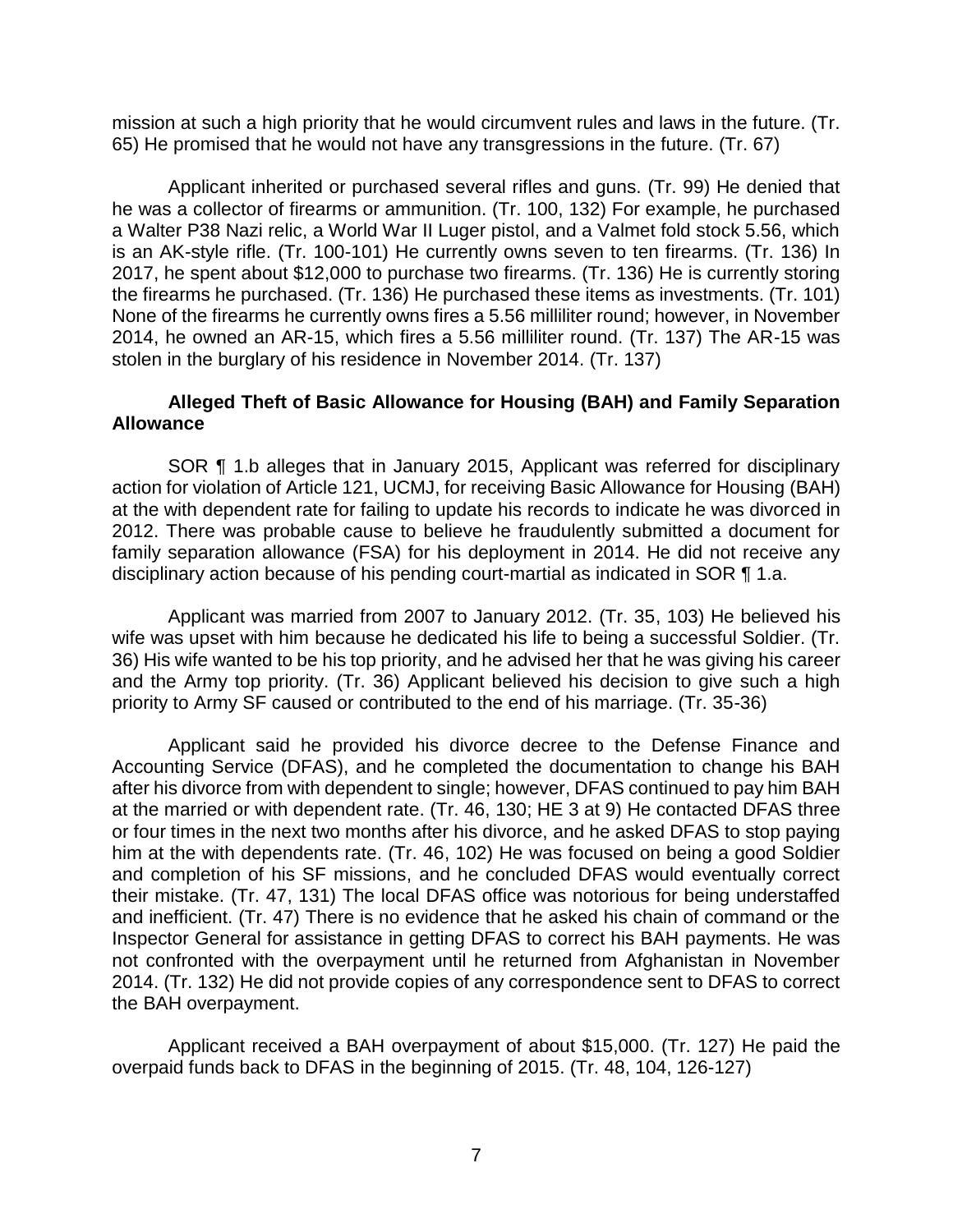In late 2014, the Army Criminal Investigation Command and other law enforcement presented to Applicant a DD Form 1561, which was allegedly signed by Applicant on April 18, 2014, to apply for family separation allowance (FSA), which is an allowance paid when a Soldier is separated from their spouse and/or children while deployed. (HE 3 at 10; AE J) The DD Form 1561 indicates his deployment began on April 4, 2014, and he was "not divorced or legally separated from [his] spouse." (AE J) On May 12, 2014, a logistics branch lieutenant colonel, commanding, signed the DD Form 1561 (not an SF commander). (AE J) Applicant said he was re-deployed to Afghanistan in April 2014. (Tr. 48) He denied that he filled out or signed the DD Form 1561, and he noted his first name was not spelled correctly on the DD Form 1561. (Tr. 50-51, 128; HE 3 at 10) He was never charged with submitting a fraudulent DD Form 1561 or BAH fraud. (Tr. 52) He denied that he had ever stolen from his country. (Tr. 66)

 An SF colonel and a former SF soldier described multiple problems with the same 121-122) The DFAS office may have had difficulties because of the SF operational tempo DFAS office that was supposed to process Applicant's BAH and FSA. (Tr. 109, 113-114, and various special pays for SF soldiers. (Tr. 109-111)

 Applicant has good credit. (Tr. 53-55) A friend offered him employment at three to four times his Army pay, and he decided to stay on active duty because he wanted to deploy with his SF team. (Tr. 55-57, 122-123)

### **Character Evidence**

 An SF colonel, who is currently a battalion commander, attended the SF qualifications course with Applicant in 2008, and they subsequently served together in the same detachment. (Tr. 107, 113) He was aware of Applicant's court-martial; however, he still believed that at his core, Applicant had good character. (Tr. 112) A friend described Applicant as a patriot who wanted to continue to contribute to the Department of Defense. (Tr. 124) Numerous written character statements laud his contributions to mission accomplishment while serving as an SF Soldier and Defense contractor. (AE A; AE B) The general sense of Applicant's character statements is that he is patriotic, dedicated, reliable, diligent, brave, loyal, friendly, and professional. (AE A; AE B) Applicant is engaged in several charity endeavors. (HE 3 at 5)

 In 2014, Applicant and his team were involved in a firefight in Afghanistan. Applicant repeatedly moved through enemy fire, and in the engagement, he entered a building and killed three enemy combatants. His actions saved the lives of two Afghan Soldiers who were medically evacuated and other team members through his suppressive fire upon enemy positions. He provided a "Narrative to Accompany the Award" and "Citation to Accompany the Award" for a Bronze Star with V device. (AE C) However, he did not provide the orders for the award or the recommendations for the award, which are usually detailed on a DD Form 638.

 Applicant initially said he was awarded two Bronze Stars, and an Army Commendation Medal (ARCOM) with V device. (Tr. 34-35; AE D) Then he said, "I had a Bronze Star with valor. That was talked about being upgraded to a Silver Star. I had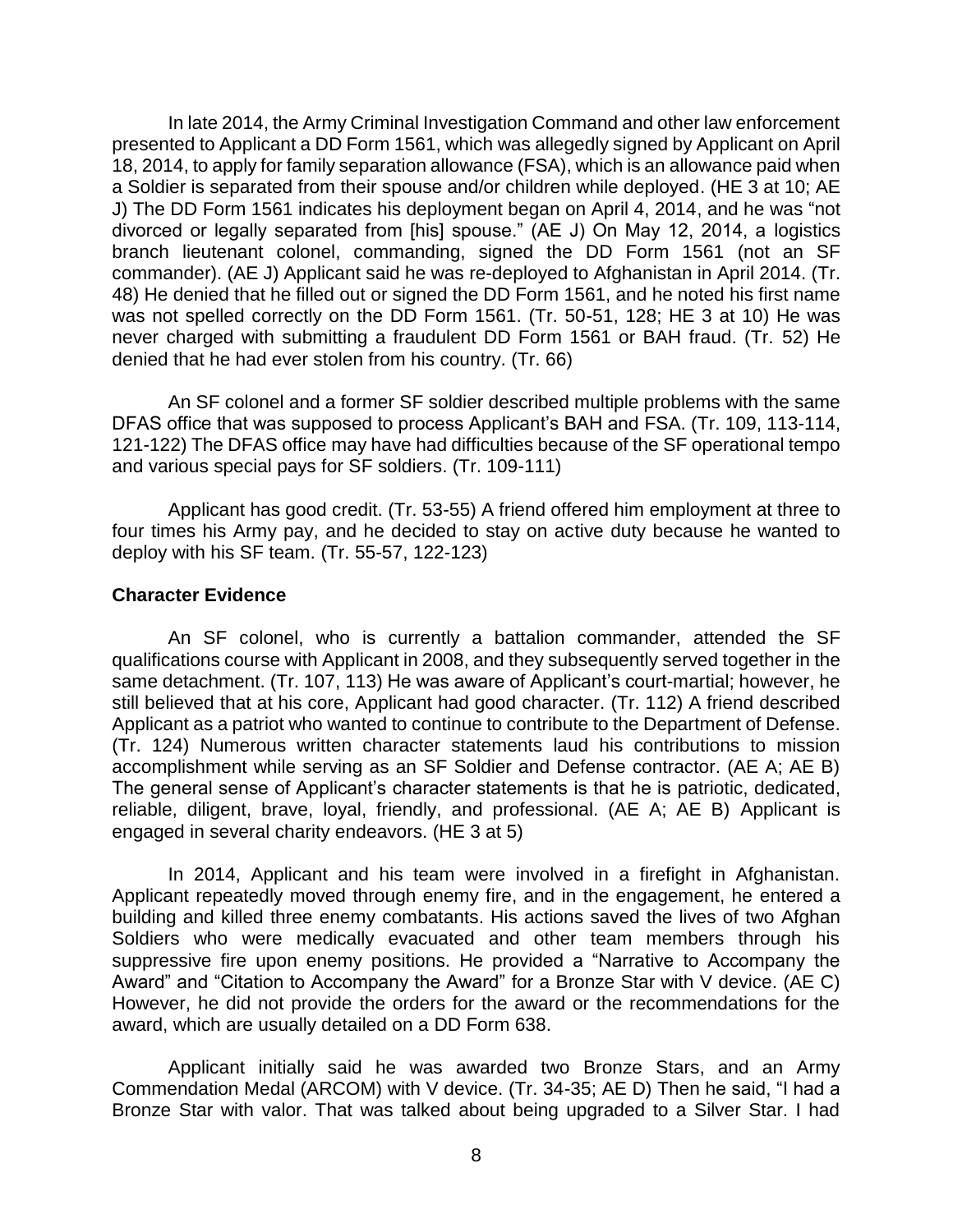another ARCOM with valor that same trip." (Tr. 35) He reiterated that he had an "Army Commendation Medal and the Bronze Star with Valor." (Tr. 35)

 Applicant's DD Form 214 shows that he received the following Army awards and badges: two Bronze Star Medals (BSM); one Army Commendation Medal (ARCOM) with V Device; two Army Good Conduct Medals (AGCM); one National Defense Service Medal (NDSM); one Global War on Terrorism Service Medal (GWTSM); two Noncommissioned Officer Professional Development Ribbons (NCOPDR); one Army Service Ribbon (ASR); one NATO Medal; Combat Infantryman Badge (CIB); SF Tab; Ranger Tab; Military Expert Marksmanship Badge with Carbine. (AE D) He successfully completed numerous training courses. (*Id*.) The narrative and citation Applicant submitted do not establish with certainty that he was awarded a Bronze Star with V device. His DD Form 214 listing of medals, awards, and badges is given greater weight than the narrative and citation he Freefall Parachutist Badge; Parachutist Badge; Special Operations Diver Badge; and submitted and his claims that he received a Bronze Star with V device. *See* AE D.

 Applicant believes he has changed since November 2014, and is now a better person. (Tr. 143) The "darkness and death" of his combat experiences temporarily clouded his judgment. (Tr. 143) He loves the United States, and he promised to serve honorably in the future. (Tr. 143) With a security clearance, he can increase his contributions to the national defense. (Tr. 143)

### **Policies**

 The U.S. Supreme Court has recognized the substantial discretion of the Executive Branch in regulating access to information pertaining to national security emphasizing, "no one has a 'right' to a security clearance." *Department of the Navy v. Egan*, 484 U.S. 518, 528 (1988). As Commander in Chief, the President has the authority to control access to information bearing on national security and to determine whether an individual is sufficiently trustworthy to have access to such information." *Id*. at 527. The President has authorized the Secretary of Defense or his designee to grant applicant's eligibility for access to classified information "only upon a finding that it is clearly consistent with the national interest to do so." Exec. Or. 10865.

 Eligibility for a security clearance is predicated upon the applicant meeting the criteria contained in the adjudicative guidelines. These guidelines are not inflexible rules of law. Instead, recognizing the complexities of human behavior, these guidelines are applied in conjunction with an evaluation of the whole person. An administrative judge's overarching adjudicative goal is a fair, impartial, and commonsense decision. An administrative judge must consider all available, reliable information about the person, past and present, favorable and unfavorable.

 The Government reposes a high degree of trust and confidence in persons with access to classified information. This relationship transcends normal duty hours and endures throughout off-duty hours. Decisions include, by necessity, consideration of the possible risk the applicant may deliberately or inadvertently fail to safeguard classified information. Such decisions entail a certain degree of legally permissible extrapolation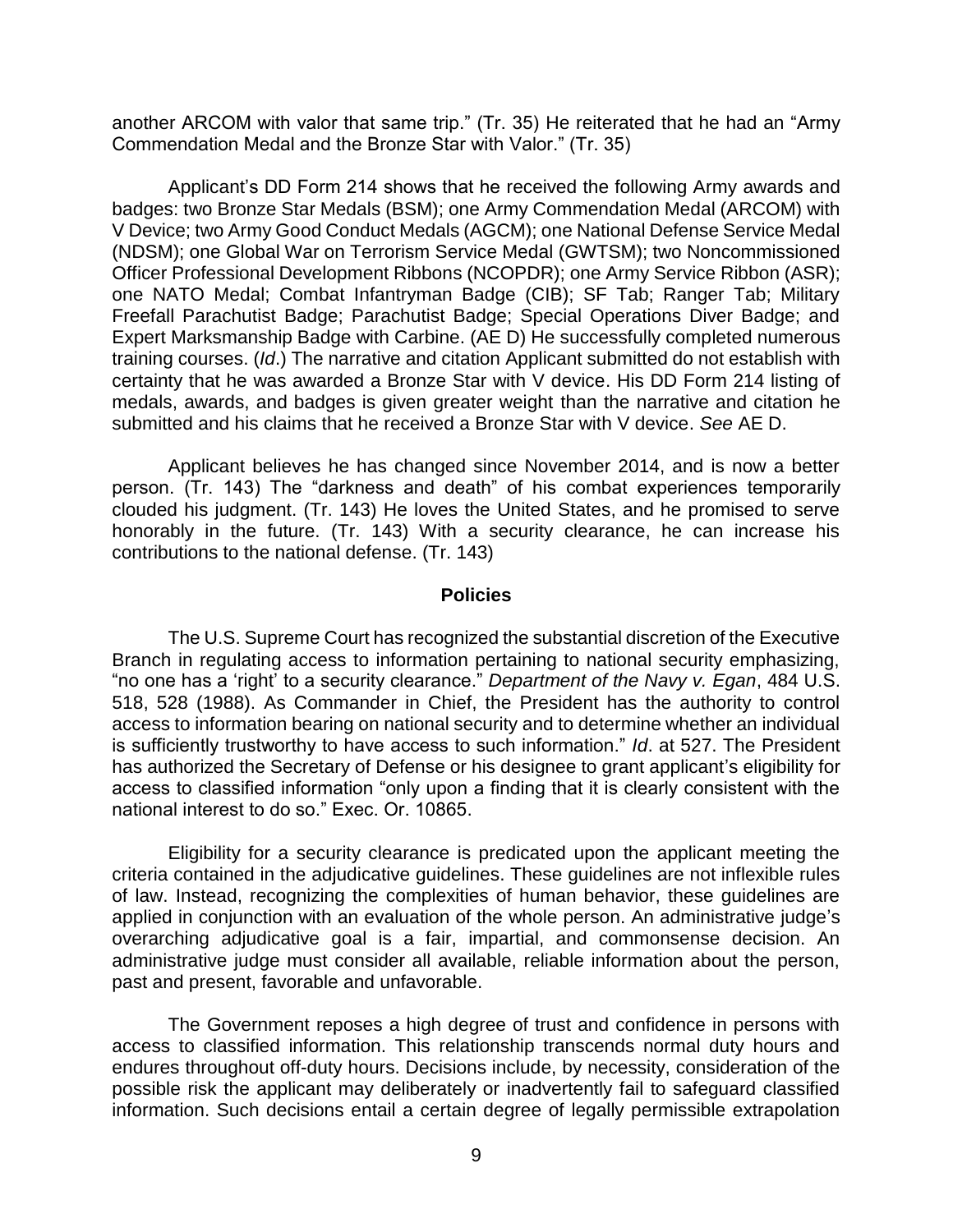about potential, rather than actual, risk of compromise of classified information. Clearance decisions must be "in terms of the national interest and shall in no sense be a determination as to the loyalty of the applicant concerned." *See* Exec. Or. 10865 § 7. Thus, nothing in this decision should be construed to suggest that it is based, in whole or in part, on any express or implied determination about applicant's allegiance, loyalty, or patriotism. It is merely an indication the applicant has not met the strict guidelines the President, Secretary of Defense, and DNI have established for issuing a clearance.

 Initially, the Government must establish, by substantial evidence, conditions in the personal or professional history of the applicant that may disqualify the applicant from being eligible for access to classified information. The Government has the burden of establishing controverted facts alleged in the SOR. *See Egan*, 484 U.S. at 531. "Substantial evidence" is "more than a scintilla but less than a preponderance." *See v. Washington Metro. Area Transit Auth.*, 36 F.3d 375, 380 (4th Cir. 1994). "The Directive presumes there is a nexus or rational connection between proven conduct under any of the Guidelines and an applicant's security eligibility. Direct or objective evidence of nexus is not required." ISCR Case No. 18-02581 at 4 (App. Bd. Jan. 14, 2020) (citing ISCR Case No. 15-08385 at 4 (App. Bd. May 23, 2018)).

Once the Government establishes a disqualifying condition by substantial evidence, the burden shifts to the applicant to rebut, explain, extenuate, or mitigate the facts. Directive ¶ E3.1.15. An applicant "has the ultimate burden of demonstrating that it is clearly consistent with the national interest to grant or continue his [or her] security clearance." ISCR Case No. 01-20700 at 3 (App. Bd. Dec. 19, 2002). The burden of disproving a mitigating condition never shifts to the Government. *See* ISCR Case No. 02- 31154 at 5 (App. Bd. Sep. 22, 2005). "[S]ecurity clearance determinations should err, if they must, on the side of denials." *Egan*, 484 U.S. at 531; *see* AG ¶ 2(b).

### **Analysis**

## **Criminal Conduct**

AG ¶ 30 expresses the security concern pertaining to criminal conduct, "Criminal activity creates doubt about a person's judgment, reliability, and trustworthiness. By its very nature, it calls into question a person's ability or willingness to comply with laws, rules and regulations."

AG **[1** 31 describes two conditions that could raise a security concern and may be disqualifying in this case, "(a) a single serious crime or multiple lesser offenses," and "(c) allegation or admission of criminal conduct, regardless of whether the person was formally charged, formally prosecuted or convicted."

 AG ¶¶ 31(a) and 31(c) apply to the following criminal offenses: (1) The Specification of Charge I and Charge I, failure to obey a lawful general order concerning possession of and exportation of munitions; (2) The Specification of Charge II and Charge II, failure to report and turn over captured or abandoned property, a firearm and explosives, in violation of Article 103, UCMJ; (3) The Specification of Charge III and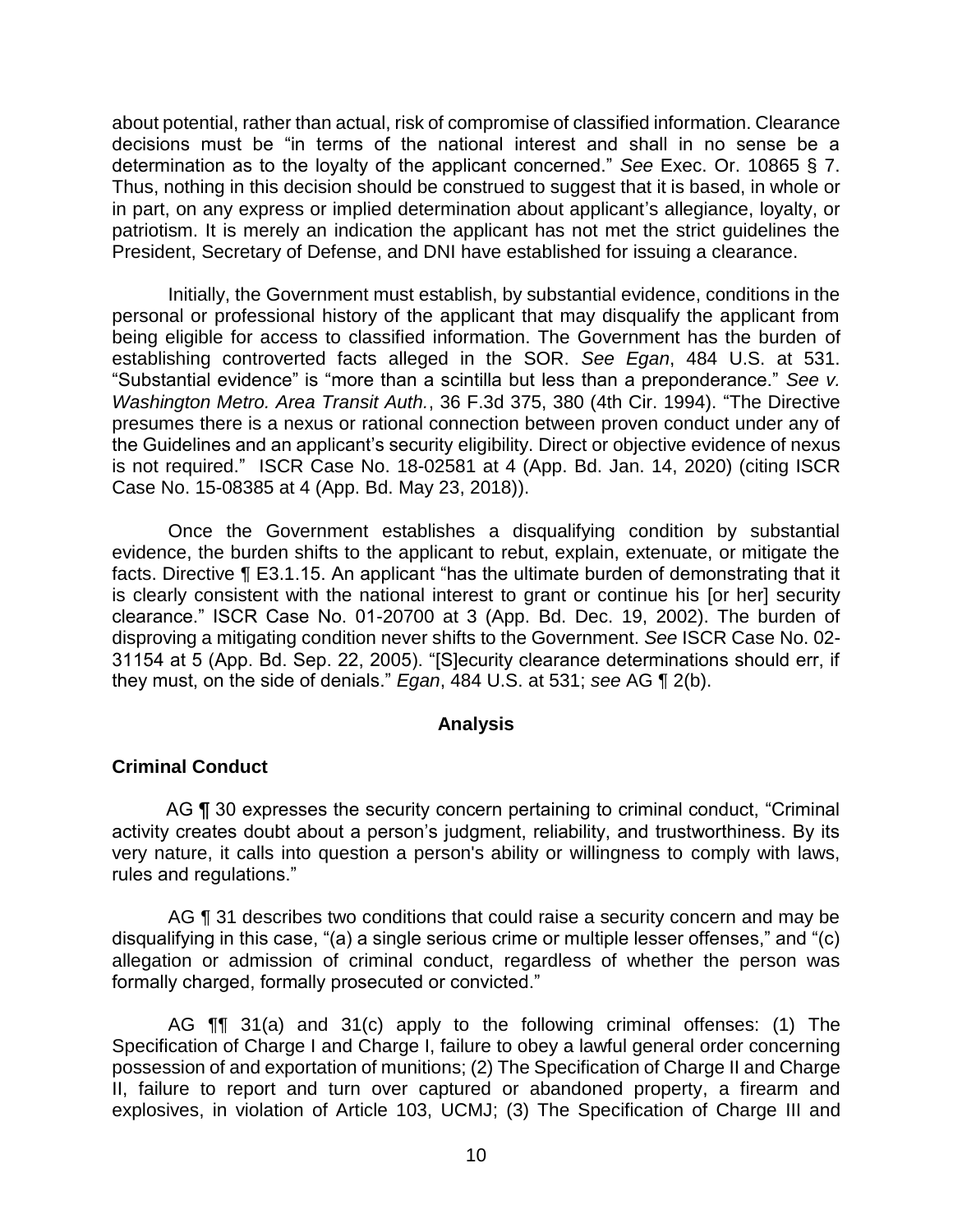Charge III, larceny of military property of a value of more than \$500, in violation of Article 121, UCMJ; (4) The Specification of Charge IV and Charge IV, wrongful possession of unlawful firearms, to wit: an AK-47 assault rifle, two PG-7VMs, one RPG launcher, in violation of Article 134, UCMJ and 26 U.S.C. § 5861(d); and (5) wrongful appropriation of BAH at the with dependents rate totaling about \$15,000.

 Applicant admitted (1), (2), and (4) at his hearing or court-martial or both. As to (3), he admitted that most of Army munitions that he gathered in Afghanistan were Army military property. He arranged for the transportation of the munitions to Bagram Air Force Base, then to his installation in the United States, and then to his residence. He said he was going to use the Army property for training; however, this use was not authorized by the Army. Eventually, he planned to destroy the munitions; however, he did not indicate this destruction would be authorized by the Army or through official Army channels. His intention not to return the Army munitions he took without authority to official Army possession or control constitutes an intention to permanently deprive the Army of the property, and the crime of larceny is established.

As to (5), Applicant knowingly retained and accumulated DFAS funds from the date of his divorce in January 2012 to DFAS's discovery of the overpayment. He knew he was not entitled to the extra BAH payments after his divorce, and after a couple of months of trying to correct the problem at DFAS, he did not take any further actions to return the government's funds. As an SF noncommissioned officer with two bachelor's degrees, he is presumed to know that if DFAS failed to correct the overpayment after a few months, his next steps should have been to contact the chain of command, Inspector General, or Legal Assistance for help. He did not take reasonable and timely steps to return the DFAS overpayment, and wrongful appropriation of DFAS funds is established.

 The SOR allegations that Applicant committed larceny of BAH at the with dependents rate and FSA, and that he submitted a fraudulent DD Form 1561 to DFAS are refuted. Applicant knew that eventually DFAS would correct his pay records and obtain repayment of any overpayment, and therefore, he did not commit larceny from DFAS, as he did not have the intent to permanently deprive the government of funds. the generation of the false DD Form 1561, most likely the DD Form 1561 was generated as a shortcut on his behalf without his knowledge or consent by a well-meaning Army person in the erroneous belief that he was entitled to the allowance. person in the erroneous belief that he was entitled to the allowance.<br>AG ¶ 32 provides four conditions that could potentially mitigate security concerns: Moreover, Applicant credibly established that he is not a financially greedy person. As to

 (a) so much time has elapsed since the criminal behavior happened, or it happened under such unusual circumstances that it is unlikely to recur and does not cast doubt on the individual's reliability, trustworthiness, or good judgment;

(b) the person was pressured or coerced into committing the act and those pressures are no longer present in the person's life;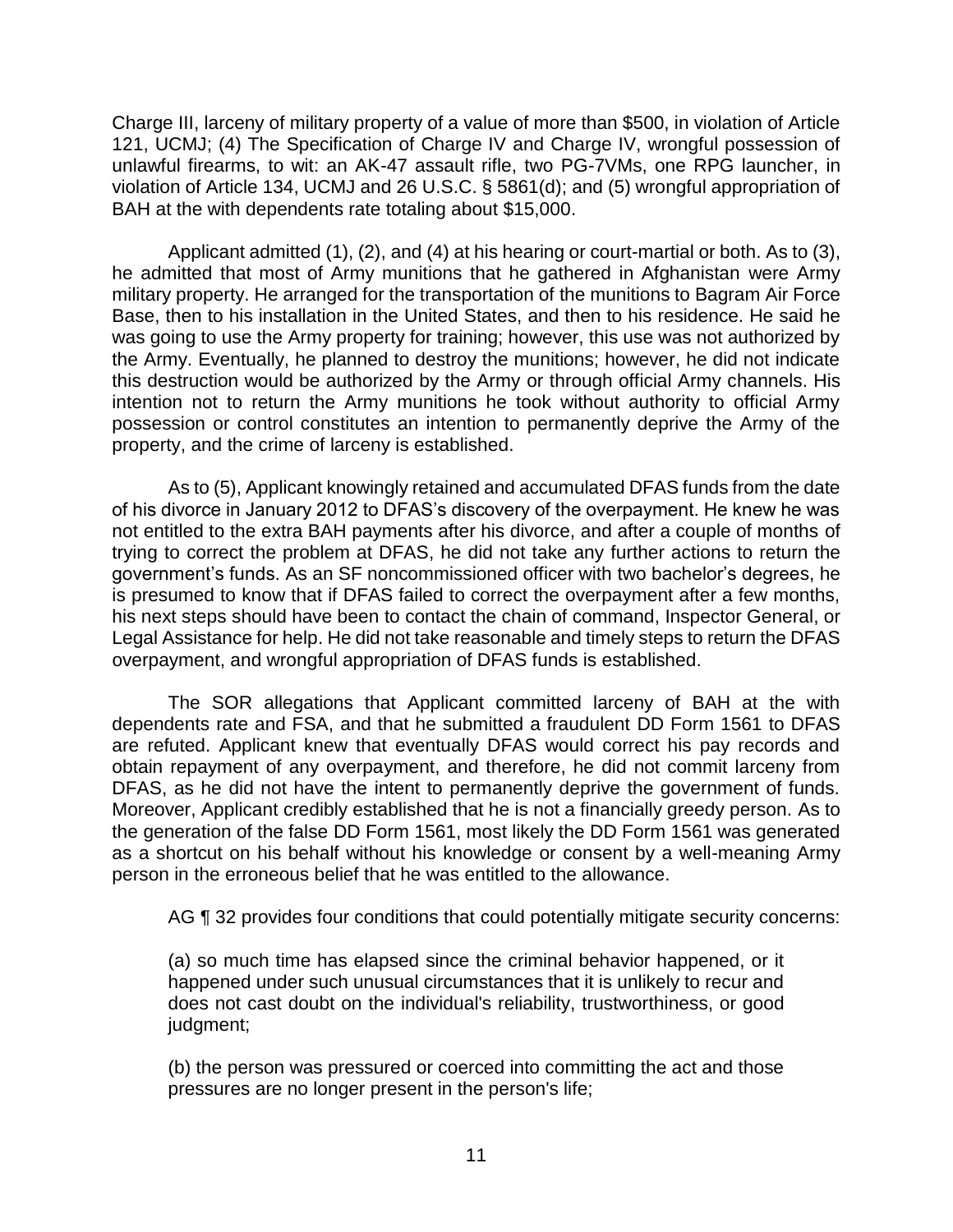(c) evidence that the person did not commit the offense; and

 (d) there is evidence of successful rehabilitation; including but not limited to the passage of time without recurrence of criminal activity, remorse or restitution, job training or higher education, good employment record, or constructive community involvement.

 The Appeal Board concisely explained Applicant's responsibility for proving the applicability of mitigating conditions as follows:

Once a concern arises regarding an Applicant's security clearance eligibility, there is a strong presumption against the grant or maintenance of a security clearance. *See Dorfmont v. Brown*, 913 F. 2d 1399, 1401 (9th Cir. 1990), *cert. denied*, 499 U.S. 905 (1991). After the Government presents evidence raising security concerns, the burden shifts to the applicant to rebut or mitigate those concerns. *See* Directive ¶ E3.1.15. The standard applicable in security clearance decisions is that articulated in *Egan*, *supra*. "Any doubt concerning personnel being considered for access to classified information will be resolved in favor of the national security." Directive, Enclosure 2 ¶ 2(b).

ISCR Case No. 10-04641 at 4 (App. Bd. Sept. 24, 2013).

 AG ¶¶ 32(a) and 32(d) apply. The offenses were committed during 2013 and 2014, and are not recent. He served his confinement and repaid the DFAS funds. He has learned from his mistakes, and is unlikely to repeat these particular offenses. Applicant is not financially greedy or avaricious. He is well educated, diligent, and successful in his employment. He has constructive community involvement.

 The evidence against full mitigation is more persuasive. Applicant committed four serious criminal offenses (the wrongful appropriation of DFAS funds is not a serious offense in comparison to the munitions-related offenses). He had an opportunity to terminate his criminal activity over the three months he was gathering munitions in Afghanistan with the intention of importing them into the United States. There is no persuasive evidence that he intended to return the munitions into the official Army supply system. His actions put the personnel who transported the explosives from Afghanistan to the United States and the civilian population in his neighborhood at risk of death or serious injury. The person or persons who burglarized his home could have stolen the explosives and sold them to criminals. They could have used the explosives for their own nefarious purposes. While the chance of detonation of the munitions resulting in the death or injury is low, if they were accidently or deliberately detonated by untrained personnel, the result could be devastating.

 Applicant is an intelligent person with an extensive background in munitions. He was well-aware of the destructive power of various munitions. His handling of the munitions in the charges constitutes serious misconduct.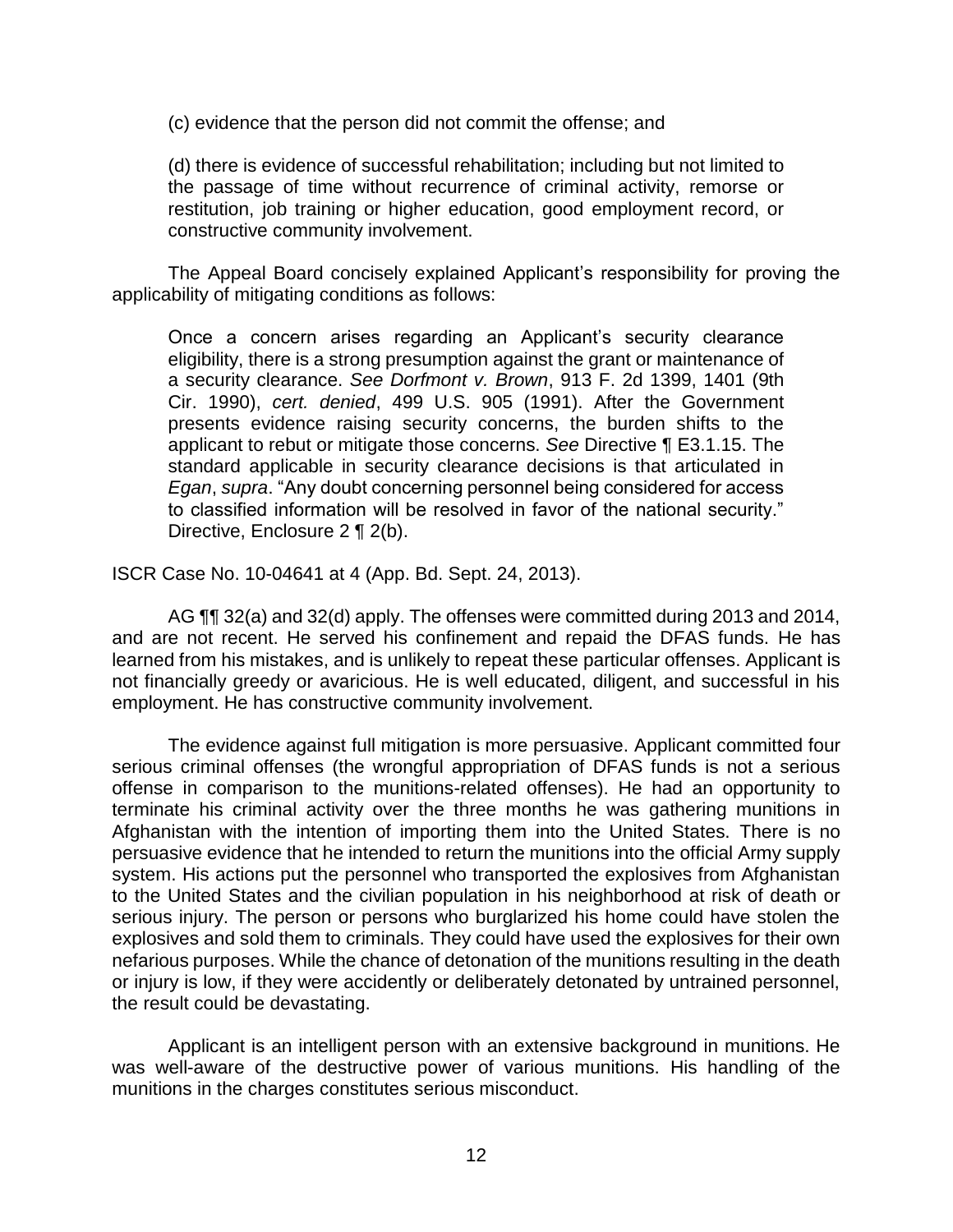In addition to the offenses under the UCMJ, Applicant's conduct involving firearms and munitions violated 18 U.S.C. §§ 922(a)(3) (illegal importation of firearms), 922(a)(4) (illegal importation of destructive device), 922(e) (failure to give written notice to shipper of presence of explosives), 922(i) (knowing transport or shipment of stolen firearm or ammunition), and possibly several other subsections in Title 18.

 death or injury entailed with uncontrolled shipment or possession of munitions. In ISCR Case No. 03-20327 at 4 (App. Bd. Oct. 26, 2006), the Appeal Board listed five The SOR does not allege any violations of 18 U.S.C. § 922 or discuss the risks of circumstances in which conduct not alleged in an SOR may be considered stating:

(a) to assess an applicant's credibility; (b) to evaluate an applicant's evidence of extenuation, mitigation, or changed circumstances; (c) to consider whether an applicant has demonstrated successful rehabilitation; (d) to decide whether a particular provision of the Adjudicative Guidelines is applicable; or (e) to provide evidence for whole person analysis under Directive Section 6.3.

*Id*. (citing ISCR Case No. 02-07218 at 3 (App. Bd. Mar. 15, 2004); ISCR Case No. 00- 0633 at 3 (App. Bd. Oct. 24, 2003)). *See also* ISCR Case No. 12-09719 at 3 (App. Bd. Apr. 6, 2016) (citing ISCR Case No. 14-00151 at 3, n. 1 (App. Bd. Sept. 12, 2014); ISCR Case No. 03-20327 at 4 (App. Bd. Oct. 26, 2006)). The non-SOR allegations will not be considered except for the five purposes listed above.

 After careful consideration of the Appeal Board's jurisprudence on criminal offenses, and all the facts and circumstances, I have continuing doubts about the risks that Applicant will make poor decisions and show poor judgment in connection with security and classified information. While there is no evidence of criminal conduct after November or December 2014, it is too soon to conclude poor decisions or compromise of classified information is unlikely to recur. Not enough time has elapsed without serious premeditated misconduct to eliminate doubt about Applicant's current reliability, trustworthiness, and good judgment. Criminal conduct concerns are not fully mitigated.

## **Personal Conduct**

AG ¶ 15 explains why personal conduct is a security concern stating:

Conduct involving questionable judgment, lack of candor, dishonesty, or unwillingness to comply with rules and regulations can raise questions about an individual's reliability, trustworthiness and ability to protect classified information. Of special interest is any failure to provide truthful and candid answers during the security clearance process or any other failure to cooperate with the security clearance process.

The LOR alleges three disqualifying conditions in AG ¶ 16 that are relevant in this case. AG ¶¶ 16(c), 16(d)(3), and 16(e)(1) read: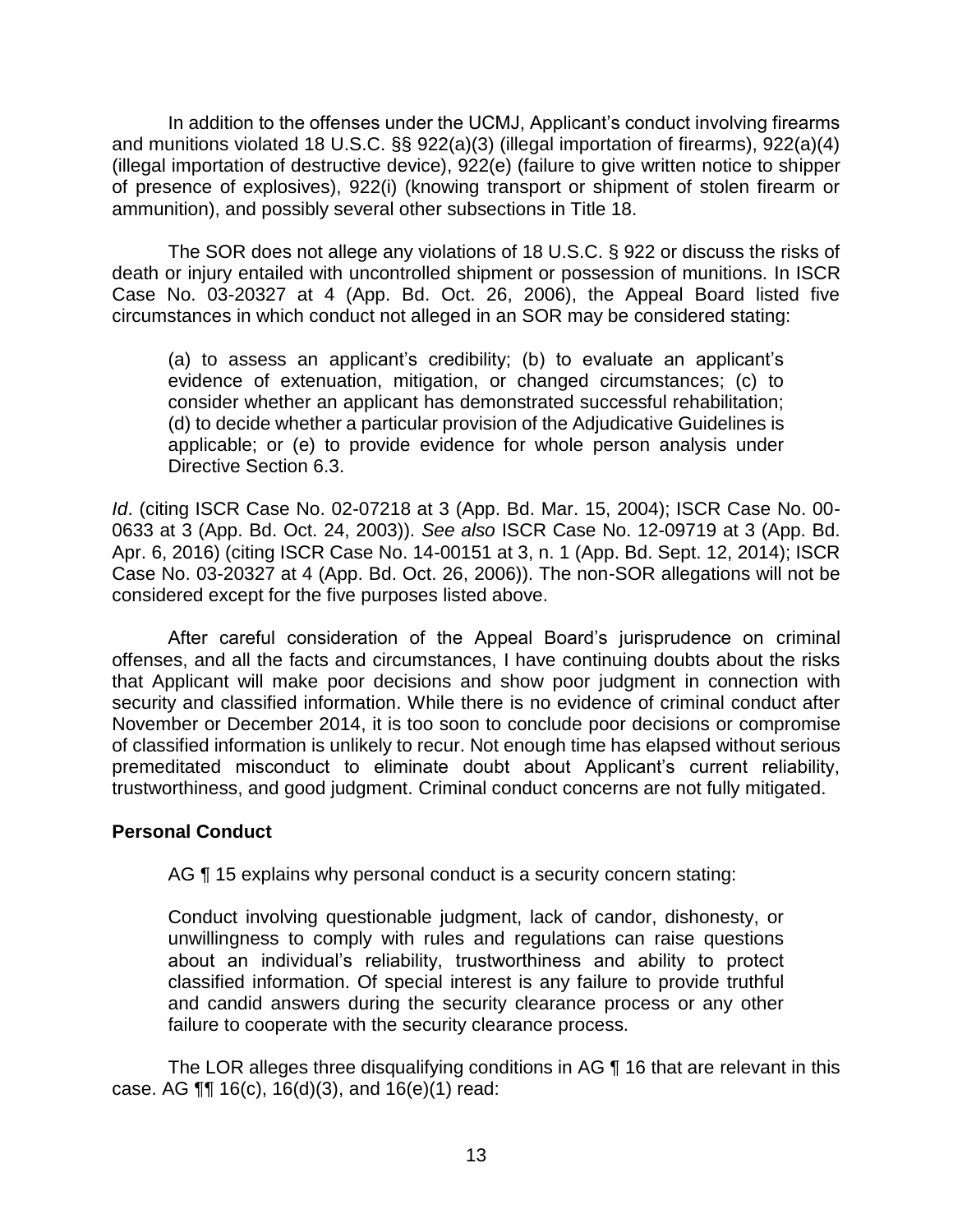(c) credible adverse information in several adjudicative issue areas that is not sufficient for an adverse determination under any other single guideline, but which, when considered as a whole, supports a whole-person of candor, unwillingness to comply with rules and regulations, or other characteristics indicating that the person may not properly safeguard assessment of questionable judgment, untrustworthiness, unreliability, lack protected information;

 (d) credible adverse information that is not explicitly covered under any other guideline and may not be sufficient by itself for an adverse determination, but which, when combined with all available information untrustworthiness, unreliability, lack of candor, unwillingness to comply with rules and regulations, or other characteristics indicating that the person may to consideration of: . . . (3) a pattern of dishonesty or rule violations; and supports a whole-person assessment of questionable judgment, not properly safeguard protected information. This includes but is not limited

(e) personal conduct, or concealment of information about one's conduct, that creates a vulnerability to exploitation, manipulation, or duress, such as (1) engaging in activities which, if known, may affect the person's personal, professional, or community standing . . . .

AG **¶** 16(c) and 16(d)(3) do not apply. As indicated in the previous section, Guideline J is the most appropriate guideline for Applicant's conduct. The Guideline J discussion indicates sufficient evidence for an adverse determination. AG ¶ 16(e) does not apply because his court-martial is publicly available. He disclosed his offenses on his SCA and discussed them at his hearing. Personal conduct security concerns are refuted.

## **Whole-Person Concept**

Under the whole-person concept, the administrative judge must evaluate an Applicant's eligibility for a security clearance by considering the totality of the Applicant's conduct and all the circumstances. The administrative judge should consider the nine adjudicative process factors listed at AG ¶ 2(a):

(1) the nature, extent, and seriousness of the conduct; (2) the circumstances surrounding the conduct, to include knowledgeable participation; (3) the frequency and recency of the conduct; (4) the individual's age and maturity at the time of the conduct; (5) the extent to which participation is voluntary; (6) the presence or absence of rehabilitation and other permanent behavioral changes; (7) the motivation for the conduct; (8) the potential for pressure, coercion, exploitation, or duress; and (9) the likelihood of continuation or recurrence.

Under AG ¶ 2(c), the ultimate determination of whether to grant eligibility for a security clearance must be an overall commonsense judgment based upon careful consideration of the guidelines and the whole-person concept. I have incorporated my comments under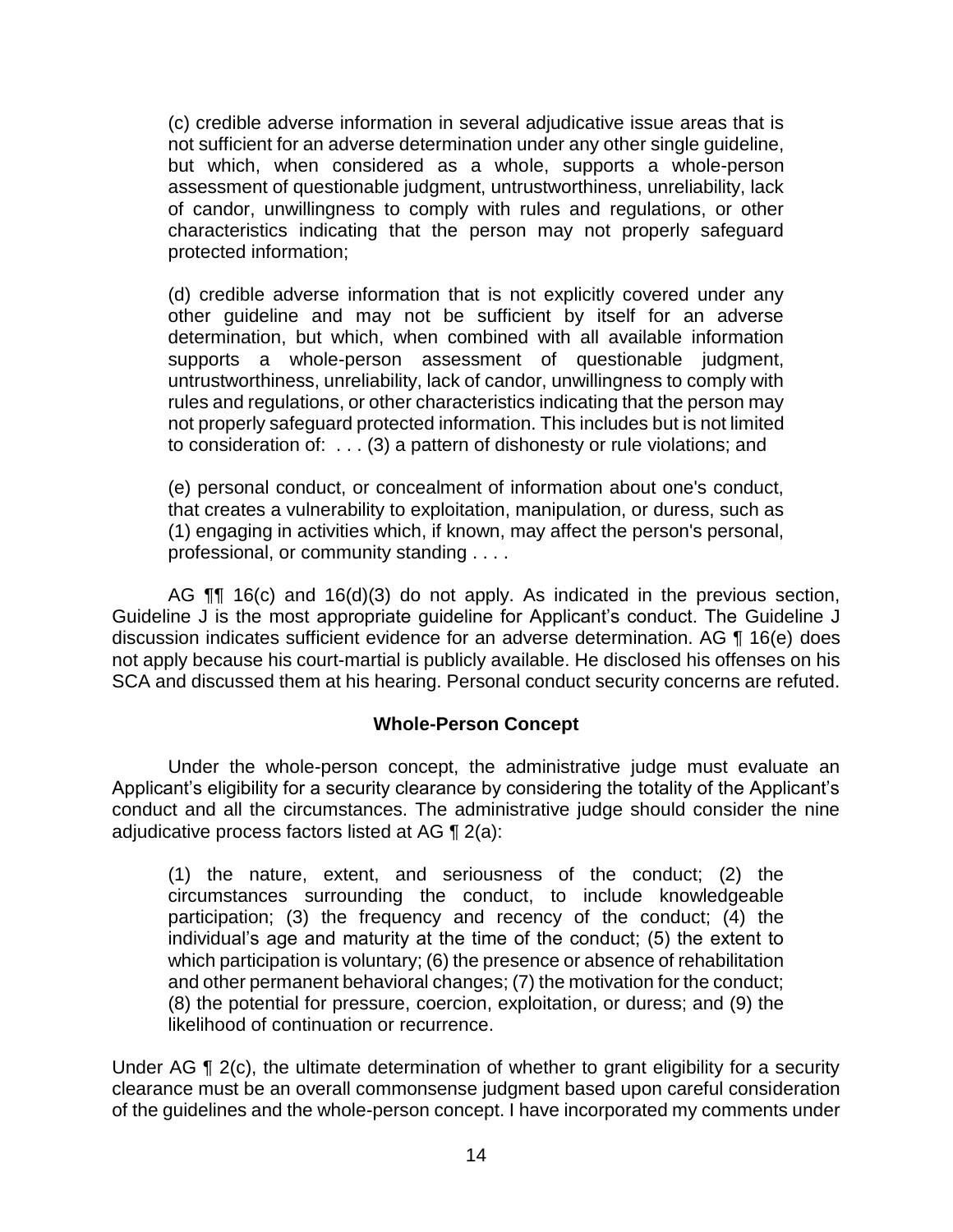Guidelines J and E in my whole-person analysis. Some of the factors in AG  $\P$  2(a) were addressed under those guidelines, but some warrant additional comment.

 contractor since May 2020. He has not had any employment problems after leaving confinement in October 2016. In 2006, Applicant received two bachelor's degrees. He served on active duty in the Army from April 2007 to October 2016, and he received an honorable discharge. He completed SF training in January 2009 and was awarded the Green Beret. He is Ranger, HALO parachute, and diver qualified. He completed several Applicant is a 38-year-old lead weapons instructor, who has worked for a defense additional specialty training courses.

 Applicant was deployed to Pakistan for five months in 2011 and to Afghanistan for 10 months from 2013 to 2014. He served his country in combat and went on exceptionally dangerous capture or kill missions. He had friends killed or injured in combat. He was a multi-purpose K9 handler, which included searching for IEDs, enemy munitions, and enemy weapons. His VA disability rating is 90 percent, which includes disability for damage to various joints, TBI, and 50 percent for PTSD. He had service-related injuries to his hand and foot.

 Numerous written character statements laud his contributions to mission accomplishment while serving as an SF Soldier and Defense contractor. The general sense of Applicant's character statements is that he is patriotic, dedicated, reliable, diligent, brave, loyal, friendly, and professional. Applicant is engaged in several charity endeavors.

 In 2014, Applicant and his team were involved in a firefight in Afghanistan. Applicant repeated moved through enemy fire, and in the engagement, he entered a building and killed three enemy combatants. His actions saved the lives of two friendly Soldiers who were medically evacuated and other team members through his suppressive fire upon enemy positions. He was nominated for a Bronze Star with V device.

Applicant believes he has changed since November 2014, and he is now a better person. The "darkness and death" of his combat experiences temporarily clouded his judgment. He loves the United States, and he promised to serve honorably in the future. With a security clearance, he can increase his contributions to the national defense.

 Applicant's DD Form 214 shows that he received the following Army awards and badges: two BSMs; one ARCOM with V Device; two AGCMs; one NDSM; one GWTSM; two NCOPDRs; one ASR; one NATO Medal; CIB; SF Tab; Ranger Tab; Military Freefall Marksmanship Badge with Carbine. He successfully completed numerous training Parachutist Badge; Parachutist Badge; Special Operations Diver Badge; and Expert courses.

 Applicant's years of support to Army, including the dangers that service entailed, weigh towards mitigating security concerns. He has provided critical assistance to U.S.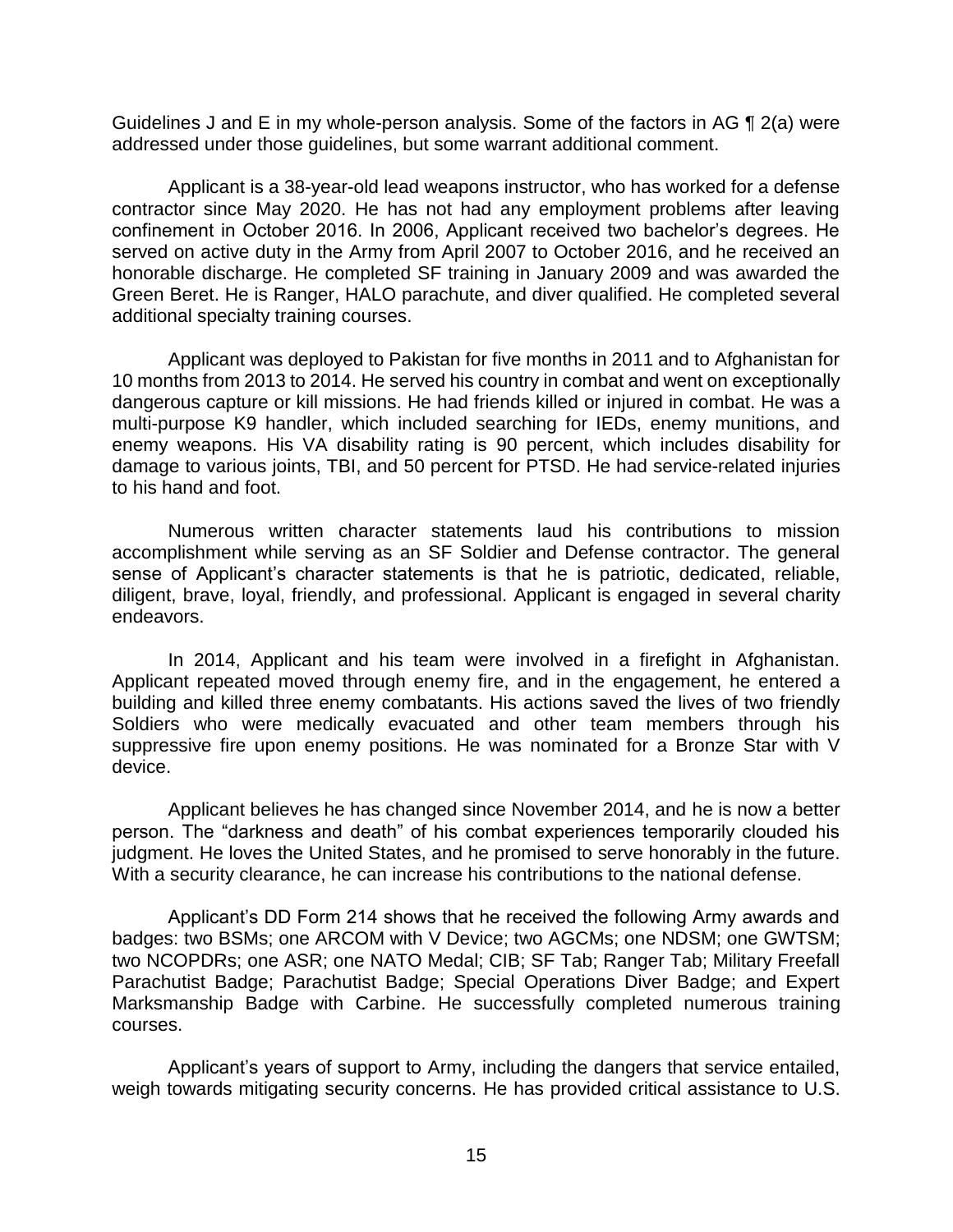Armed Forces. He has shown his patriotism, loyalty, and fidelity to the United States during his years of Army and support to a DOD contractor.

 In ISCR Case No. 17-00629 at 4 (App. Bd. May 24, 2018), the Appeal Board cogently explained the relevance of service in a combat or hostile fire zone on behalf of the United States:

 Such evidence demonstrates that Applicant has repeatedly been willing to and sense of obligation to the U.S. could be sufficiently strong enough to support a favorable application of mitigating condition 8(b). *See* ISCR Case No. 05-03846 at 6 (App. Bd. Nov 14, 2006). . . . *See also* ISCR Case No. 04-12363 at 2 (App. Bd. Jul. 14, 2006); ISCR Case No. 07-00034 at 2-3 (App. Bd. Feb. 5, 2008); and ISCR Case No. 10-02803 at 6 (App. Bd. Mar. assume a high level of risk on behalf of the U.S. and shows his [or her] ties 19, 2012).

 Applicant has a documented history of demonstrating courage and bravery under hostile fire. All these circumstances increase the probability that Applicant will recognize, resist, and report any attempts by a foreign power, terrorist group, or insurgent group to no doubt that Applicant would not succumb to any pressure or coercion to compromise classified information, and he would report any such attempts. coerce or exploit him. *See* ISCR Case No. 07-00034 at 2 (App. Bd. Feb. 5, 2008). I have

Applicant has possessed firearms after his court-martial conviction. 18 U.S.C.  $922(g)(1)$  states, "It shall be unlawful for any person—(1) who has been convicted in any court of, a crime punishable by imprisonment for a term exceeding one year." Federal circuit courts have found convictions by court-martial to be convictions in "any court." *United States v. Shaffer*, 807 F.3d 943, 947 (8th Cir. 2015) (citing *United States v. MacDonald*, 992 F.2d 967, 969-70 (9th Cir. 1993)). *See Holcombe v. United States*, 2021 U.S. Dist. LEXIS 2409 (W.D. Tex. 2021) (discussing Air Force and DOD processes for entering qualifying court-martial convictions into federal databases to prevent purchase of firearms). The term "punishable" refers to the maximum punishment and not the level of court. *See United States v. Essig*, 10 F.3d 968 (3d Cir. 1993) (holding maximum possible punishment of five years of confinement in misdemeanor-level of court constituted predicate conviction under the federal statute regarding the purchase of firearms, 18 U.S.C. § 922, even though defendant sentenced to probation for two years).

 Army Regulation 27-10, Military Justice (Nov. 20, 2020), does not address qualifying court-martial convictions limiting possession of firearms under 18 U.S.C. § 922. The Navy post-trial processing guidelines require annotation on records for general courts-martial, but not for SPCM convictions for offenses carrying a maximum punishment exceeding one year evidently because the jurisdictional maximum for a SPCM is one year 1968 Reporting Requirements (Sept. 6, 2019). For security clearance purposes, no adverse inference is drawn from Applicant's post-trial possession of firearms because his level of trial was a BCD-SPCM, which has a jurisdictional maximum limited to one year of of confinement. *See* JAG/CNLSC INST 5814.1D, Encl. 5, Post-Trial Gun Control Act of confinement.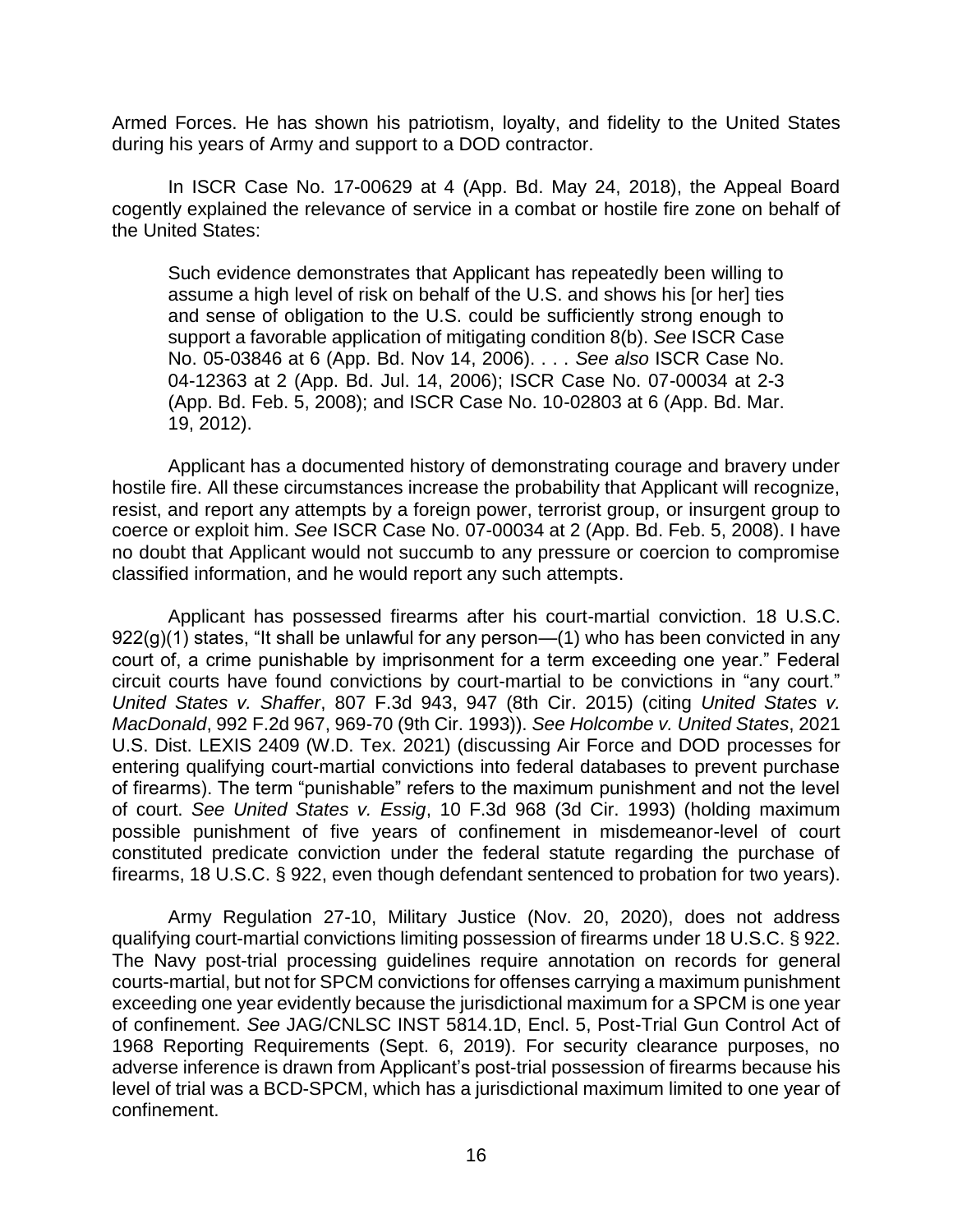The factors weighing against continuation of his security clearance are more substantial than the mitigating circumstances. Applicant committed five criminal offenses. His scheme to gather munitions, including an AK-47, grenades, mines, RPGs, and explosives and to import them into the United States was knowing and premeditated. He risked injury or death to shippers and civilians. Fortunately, the munitions were recovered before they were used, lost, stolen, or exploded. His theft of U.S. military property valued at over \$500 is a serious crime, which carries a maximum confinement of 10 years if his case were tried at a general court-martial, and larceny is a crimen falsi offense. His story about intending to use the explosives to train military dogs in the identification of enemy explosives is undercut by the absence of information about how he would use the mostly U.S. ordnance to conduct this training without being exposed to detection and apprehension by military authorities.

 Other SF personnel attending his training might ask where and how he obtained the non-inert explosives or ammunition. If he told them that he stole the ammunition from the Army in Afghanistan, then anyone who possessed the stolen ammunition would be in jeopardy of prosecution for violation of 18 U.S.C. 922(j) for possession of stolen ammunition. Any military personnel who knowingly received the Army property stolen from the Army in Afghanistan without reporting the receipt would risk punishment for receiving stolen property, in violation of Article 134, UCMJ. His story about his plan to use the stolen military property for training is not plausible. Credibility is essential for a security clearance holder. The DOD must be able to rely on the security clearance holder to report his own security violation or the security violation of a colleague, even when disclosure might damage someone's career. I have lingering doubts that Applicant would report a security violation if he deemed the violation was done in good faith to complete the mission.

 It is well settled that once a concern arises regarding an applicant's security clearance eligibility, there is a strong presumption against the grant or renewal of a security clearance. *See Dorfmont*, 913 F. 2d at 1401. Unmitigated security concerns lead me to conclude that grant of a security clearance to Applicant is not warranted at this time. This decision should not be construed as a determination that Applicant cannot or will not attain the state of reform necessary for award of a security clearance in the future. With more time without criminal conduct and other conduct raising a serious concern, he may well be able to demonstrate persuasive evidence of his security clearance worthiness.

 I have carefully applied the law, as set forth in *Egan,* Exec. Or. 10865, the Directive, and the AGs, to the facts and circumstances in the context of the whole person. Personal conduct security concerns are refuted; however, criminal conduct security concerns are not mitigated at this time.